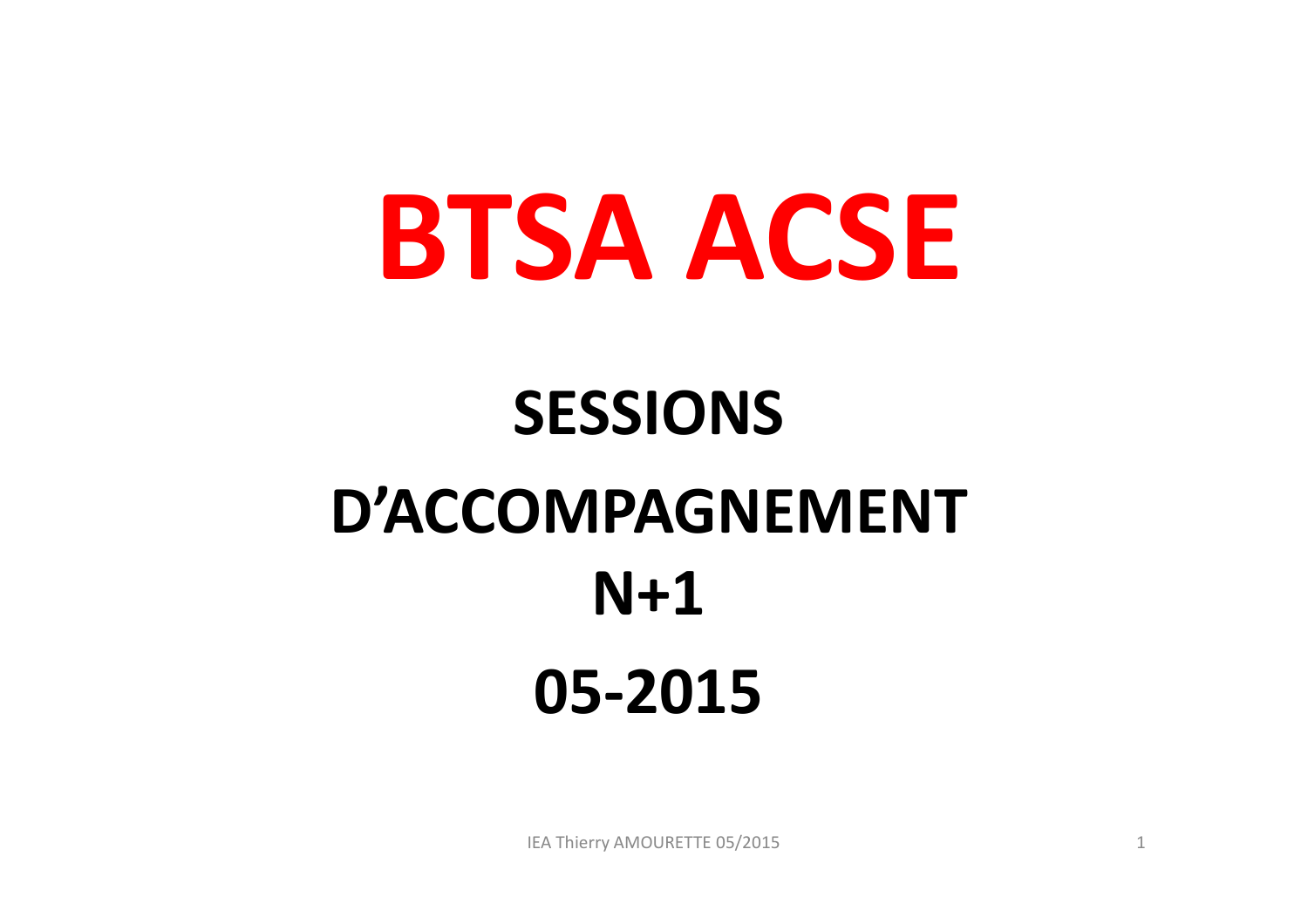#### **LES SESSIONS D'ACCOMPAGNEMENT**

- •**<sup>2</sup> SESSIONS: UNE <sup>À</sup> PARIS, UNE <sup>À</sup> TOULOUSE**
- • **PARTICIPANTS: REPRÉSENTANTS DE CHAQUE ÉQUIPE** POUR LE PUBLIC, REPRÉSENTANTS DES FÉDÉRATIONS<br>POUR LE PRIVÉ + JURY (PJ, PAJ)
- **ORGANISATION: ENFA & IEA**
- **OBJECTIFS:**
	- – **PARTICIPER À LA RÉGULATION DE LA MISE EN PLACE DU BTSA RÉNOVÉ**
	- **PERMETTRE DES ÉCHANGES ENTRE LES DIFFÉRENTS ACTEURS**
	- **IDENTIFIER D'ÉVENTUELS POINTS DE BLOCAGE**
	- **PRODUIRE DES DOCUMENTS DIFFUSÉS SUR CHLOROFIL**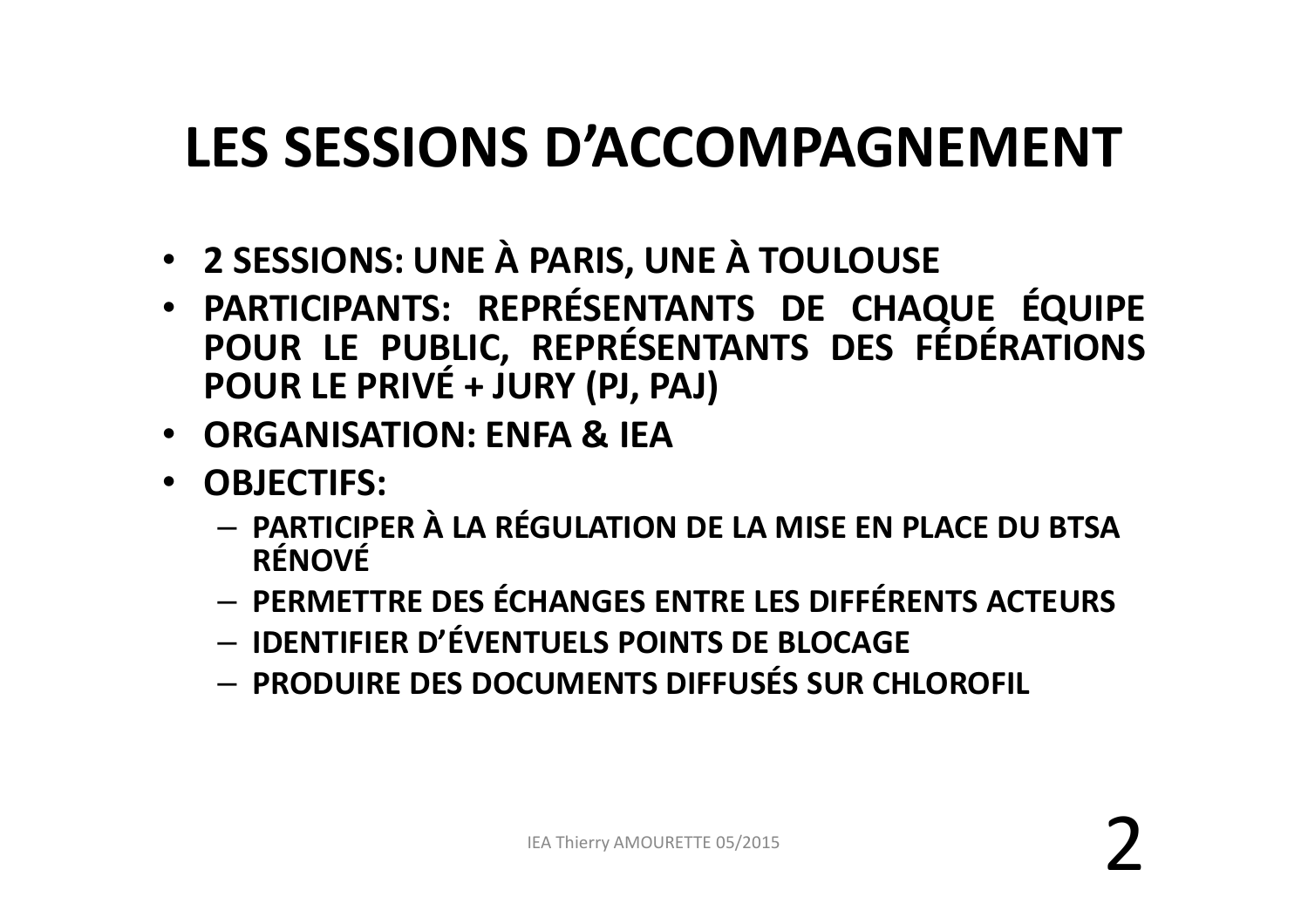#### **RAPPEL: LES GRANDES ÉVOLUTIONS**

- **MAINTIEN DE L'ACRONYME « ACSE » MAIS CHANGEMENT DE SA SIGNIFICATION = CHANGEMENT DANS LA CONTINUITÉ = ADAPTATION À UN CONTEXTE ÉVOLUTIF # RUPTURE**
- • **VOLONTÉ AFFIRMÉE DE PERMETTRE L'ÉTUDE DE LA DIVERSITÉ DES AGRICULTURES**
- •**PRISE EN COMPTE DE LA DÉMARCHE STRATÉGIQUE**
- •**INTRODUCTION DE L'APPROCHE AGROÉCOLOGIQUE**
- •**RÉFLEXION SUR LA CONCEPTION DE SYSTÈMES INNOVANTS**
- • **L'INTRODUCTION DU M11 ET DU RÉFÉRENTIEL DE CERTIFICATION**
- MODIFICATIO **MODIFICATION DES ÉPREUVES TERMINALES (ÉVALUATION)**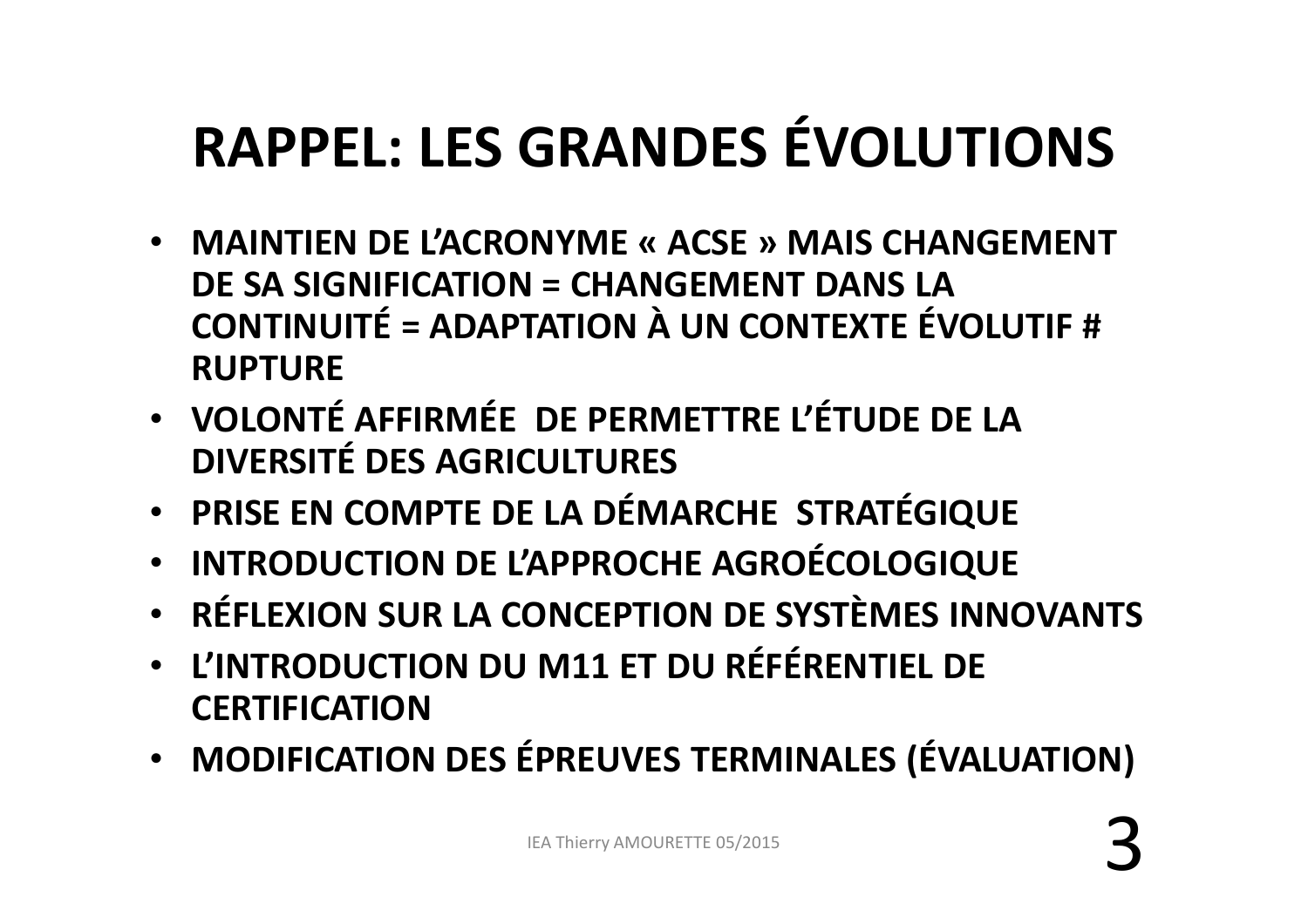## **L'ÉVALUATION**

- • **POINT IMPORTANT ET NOUVEAUTÉ POUR LE BTSAACSE**
- **LA NÉCESSITÉ DE PRENDRE EN COMPTE LE FAIT QUE CHAQUE SITUATION D'ÉVALUATION (CERTIFICATIVE OU TERMINALE) VISE À ÉVALUER UNE CAPACITÉ (OU UNE SOUS-CAPACITÉ) BIEN IDENTIFIÉE DANS LE RÉFÉRENTIEL DE CERTIFICATION.**
- • **CHAQUE CAPACITÉ (OU UNE SOUS-CAPACITÉ) NE PEUT-ÊTRE ÉVALUÉE QU'UNE SEULE FOIS.**
- **TOUJOURS AVOIR À L'ESPRIT LE LIEN « EVALUATION -CAPACITÉ-MODULE ».**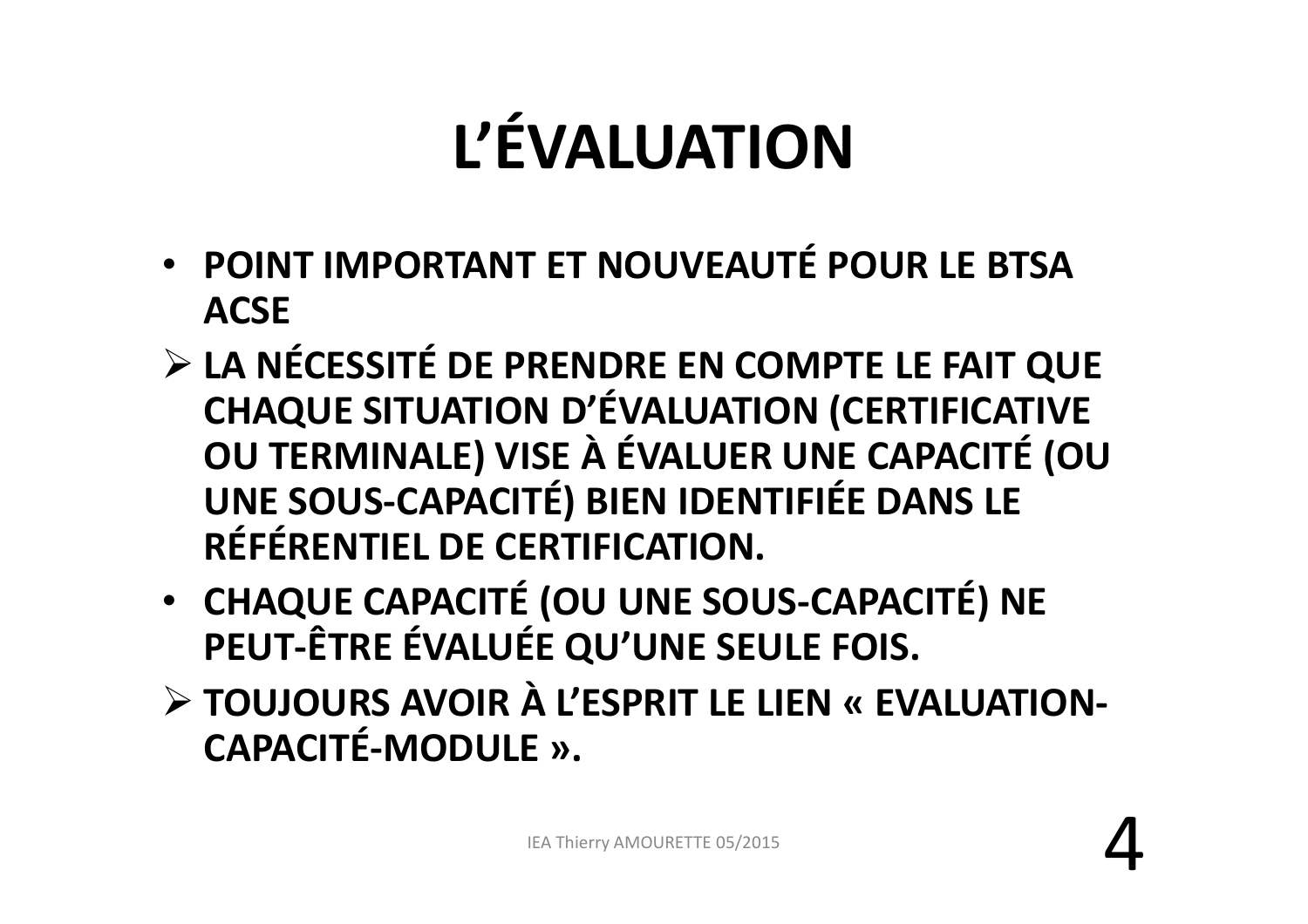## **L'ÉVALUATION**

- • **PAR EXEMPLE, LA CAPACITÉ C7 «** *RAISONNER UNE STRATÉGIE DE L'ENTREPRISE AGRICOLE (…)* **» ÉVALUÉE DANS LE CADRE DU CCF E5-4 (+E6-4) NE PEUT PAS ÊTRE ÉVALUÉE AILLEURS COMME TELLE;**
- • **ELLE SE DISTINGUE DE LA CAPACITÉ C10.2 «** *ENVISAGER DES ÉVOLUTIONS D'UN SYSTÈME D'EXPLOITATION À PARTIR D'UN DIAGNOSTIC GLOBAL* **» ÉVALUÉE DANS L'ET1;**
- • **MAIS AUSSI DE LA CAPACITÉ C6 «** *ASSURER LA GESTION ÉCONOMIQUE, FINANCIÈRE ET HUMAINE DE L'ENTREPRISE AGRICOLE DANS UNE PERSPECTIVE DE DURABILITÉ* **» (CCF E5-2 ET 3).**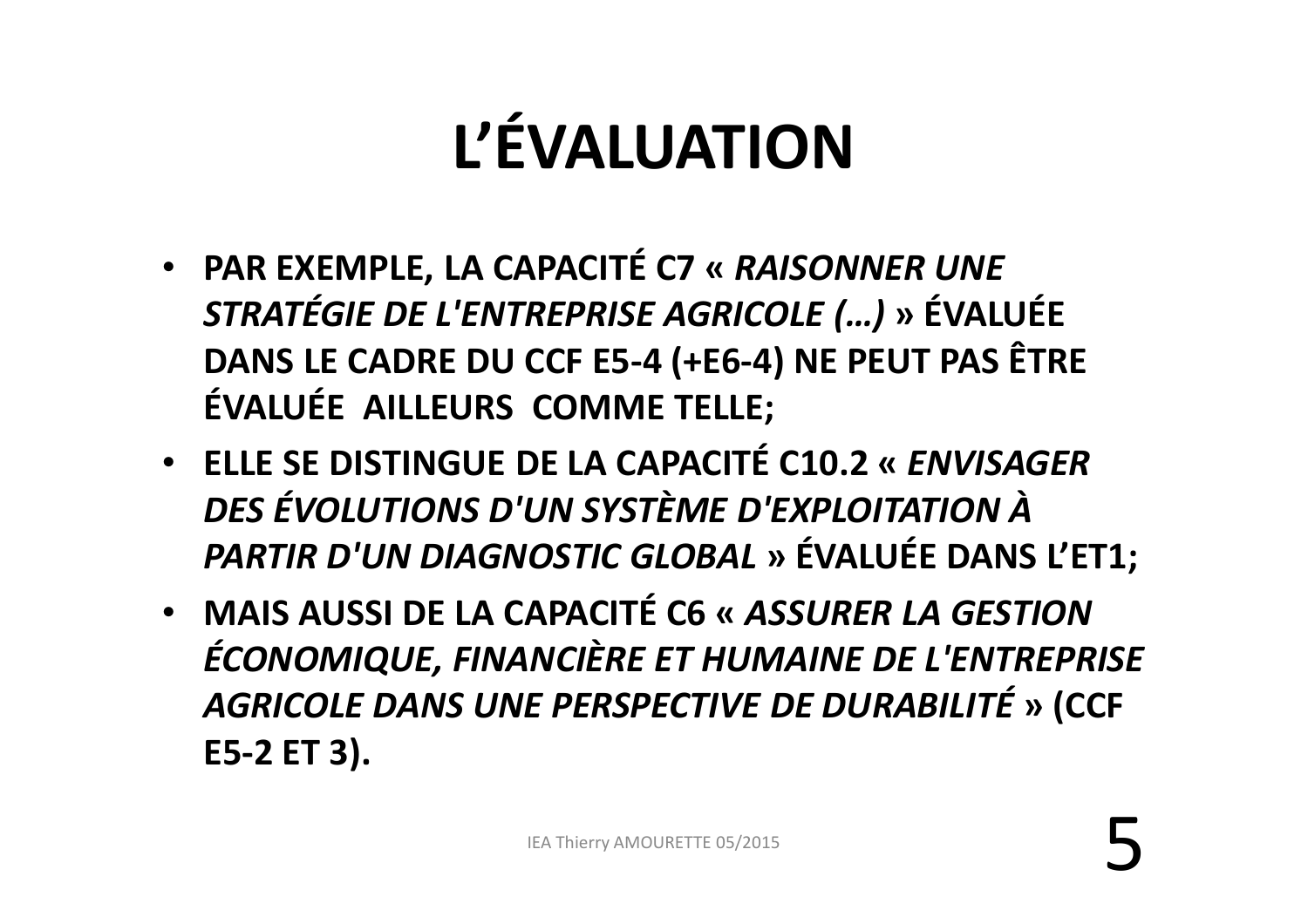#### **L'ÉVALUATION**

- • **LES CONTENUS DISCIPLINAIRES NE SONT PAS ÉVALUÉS POUR EUX-MÊMES MAIS DANS LA MESURE OÙ ILS PARTICIPENT À L'ACQUISITION D'UNE CAPACITÉ.**
- • **L'ÉVALUATION TERMINALE DOIT FAVORISER L'OUVERTURE À LA DIVERSITÉ DES SYSTÈMES DE PRODUCTION TELLE QUE VOULUE DANS LA RÉFORME.**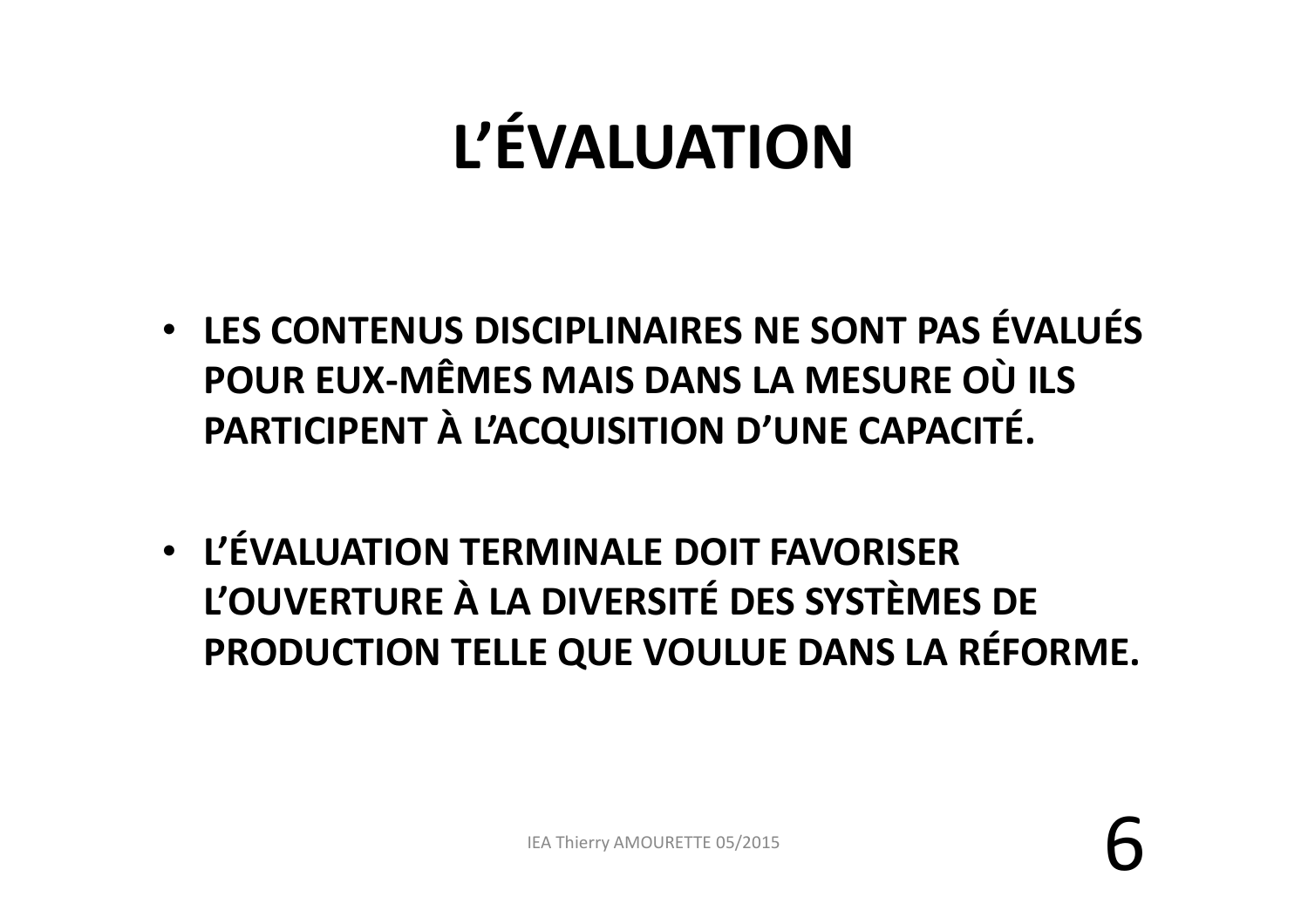#### **L'OUVERTURE**

- • **LE PRINCIPAL OBJECTIF DE LA RÉFORME EST DE PERMETTREL'ÉTUDE DES ENTREPRISES AGRICOLES DANS LEUR DIVERSITÉ.**
- • **CET OBJECTIF PEUT ÊTRE ATTEINT EN RAISON D'UNE CERTAINE DIVERSITÉ DES ORIENTATIONS DU BTSA ACSE SUR L'ENSEMBLE DU TERRITOIRE;**
- • **MAIS AUSSI AU SEIN D'UNE PROMOTION PAR LA DIVERSITÉ DES SUPPORTS ET/OU DES STAGES.**
- • **CE QUI N'EMPÊCHE PAS UNE CERTAINE SPÉCIALISATION ENRAISON DU CONTEXTE LOCAL ET/OU D'UNE STRATÉGIE PARTICULIÈRE D'ÉTABLISSEMENT.**
- **CE À QUOI IL FAUT PARVENIR: MAINTENIR UN CADRE NATIONAL ET UN NIVEAU DE FORMATION RECONNU TOUT EN PERMETTANT** L'INITIATIVE LOCALE ET L'ÉTUDE DE LA DIVERSITÉ; CE QUI RENVOIE<br>AUX QUESTIONS DE LA RÉGULATION ET DU CONTRÔLE.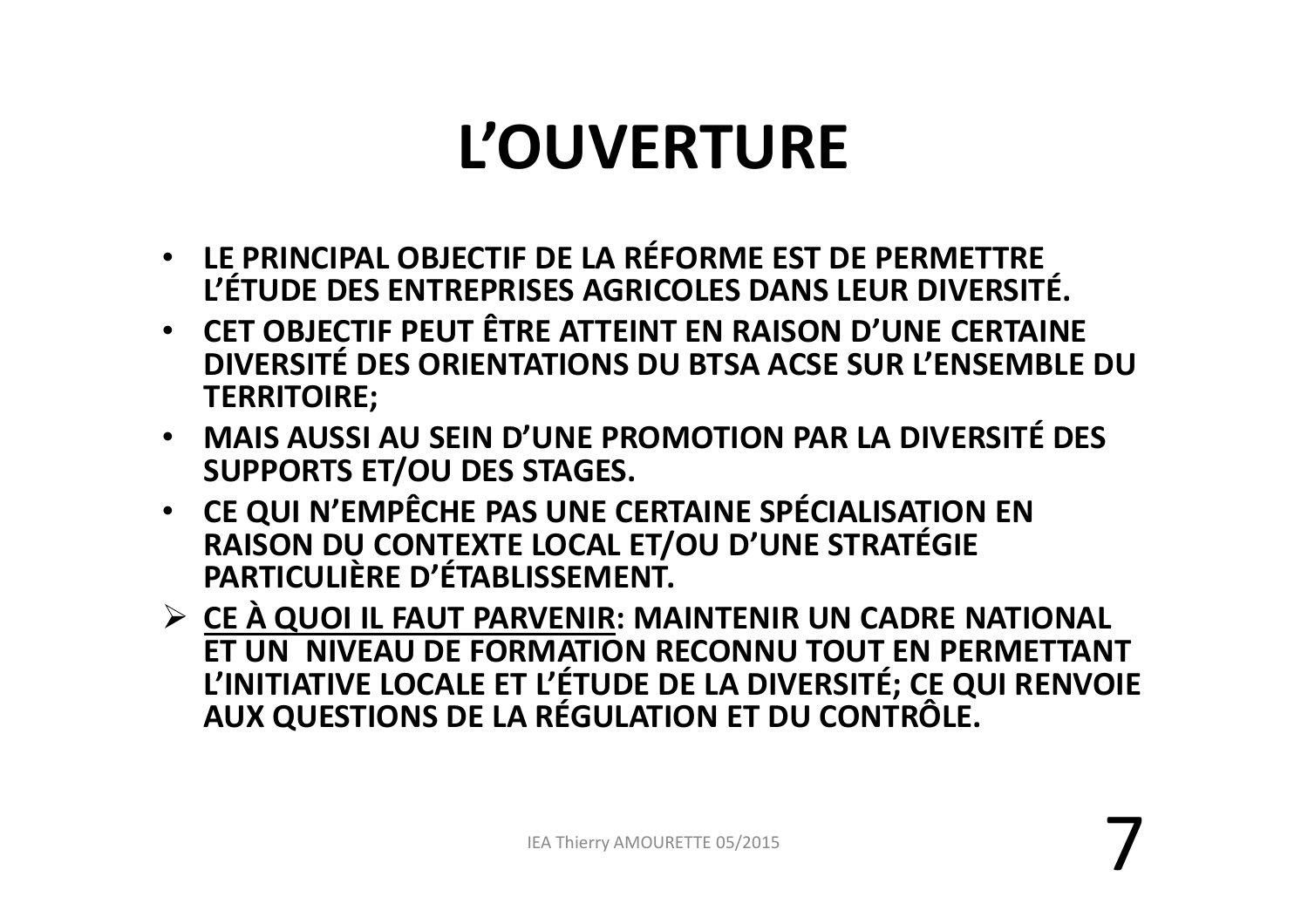## **LA RÉGULATION**

- LA VOLONTÉ DE DÉLIVRER UN DIPLÔME NATIONAL, D'UN NIVEAU RECONNU CONDUIT À ACCORDER UNE PLACE IMPORTANTE À LA **QUESTION DE LA RÉGULATION**
- **LA RÉGULATION PAR LES TEXTES: LE RÉFÉRENTIEL DE DIPLÔME ET LES NOTES DE SERVICE**
	- **ELLE SE VEUT LA PLUS SOUPLE POSSIBLE**
	- **ACTEURS PRINCIPAUX: IEA & BUREAU DE L'ENSEIGNEMENT SUPÉRIEUR**
- **LA RÉGULATION PAR L'ÉVALUATION: LE JURY NATIONAL, LE CONTRÔLE DU CCF, LES ÉVALUATIONS TERMINALES**
	- **ELLE DOIT PERMETTRE LA SOUPLESSE VOULUE PAR LES TEXTES TOUT EN S'ASSURANT DU NIVEAU DE L'ENSEIGNEMENT**
	- **ACTEURS PRINCIPAUX: LE JURY NATIONAL (PJ, PAJ), LES ÉVALUATEURS**
- **LA RÉGULATION DANS LES ÉTABLISSEMENTS**
	- **ELLE DOIT VISER L'ACCUEIL OPTIMAL DES ÉTUDIANTS ET LA PÉRENNITÉ DE LA FORMATION**
	- **ACTEURS PRINCIPAUX: L'ÉQUIPE PÉDAGOGIQUE, LA COORDINATION**
- $\bullet$ **LA QUESTION DU STATUT DES TEXTES**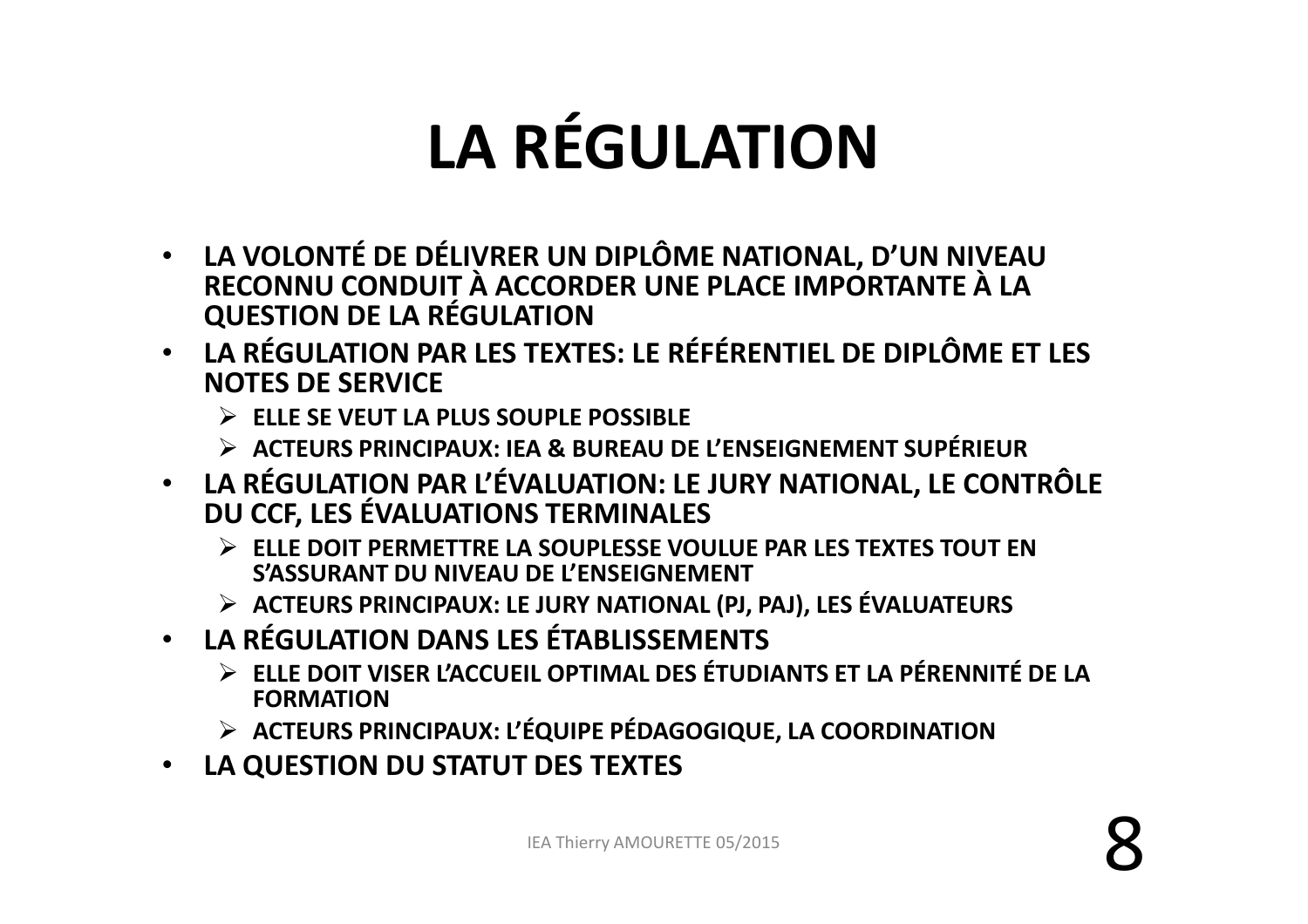#### **LE STATUT DES TEXTES**

- **LES TEXTES QUI IMPOSENT :**
	- **LE RÉFÉRENTIEL DE DIPLÔME (STATUT D'ARRÊTÉ)**
	- **LES NOTES DE SERVICE**
- **LES TEXTES QUI PROPOSENT ET ORIENTENT :** 
	- **LES DOCUMENTS D'ACCOMPAGNEMENT**
	- **LES DOCUMENTS ISSUS DES SESSIONS D'ACCOMPAGNEMENT**
	- **LES DOCUMENTS ISSUS DE RÉUNIONS RÉGIONALES OU INTER -RÉGIONALES**
	- **LES DOCUMENTS ISSUS DES TRAVAUX DU JURY**
- **LES TEXTES QUI SANCTIONNENT :** 
	- **LES DÉCISIONS DU PRÉSIDENT DU JURY (PROCÉDURE DE RETRAIT D'HABILITATION AU CCF) DANS LE CADRE DU CONTRÔLE A POSTERIORI**
	- **LES DÉCISIONS DES PAJ SUR LA VALIDITÉ DES RUBANS PÉDAGOGIQUES**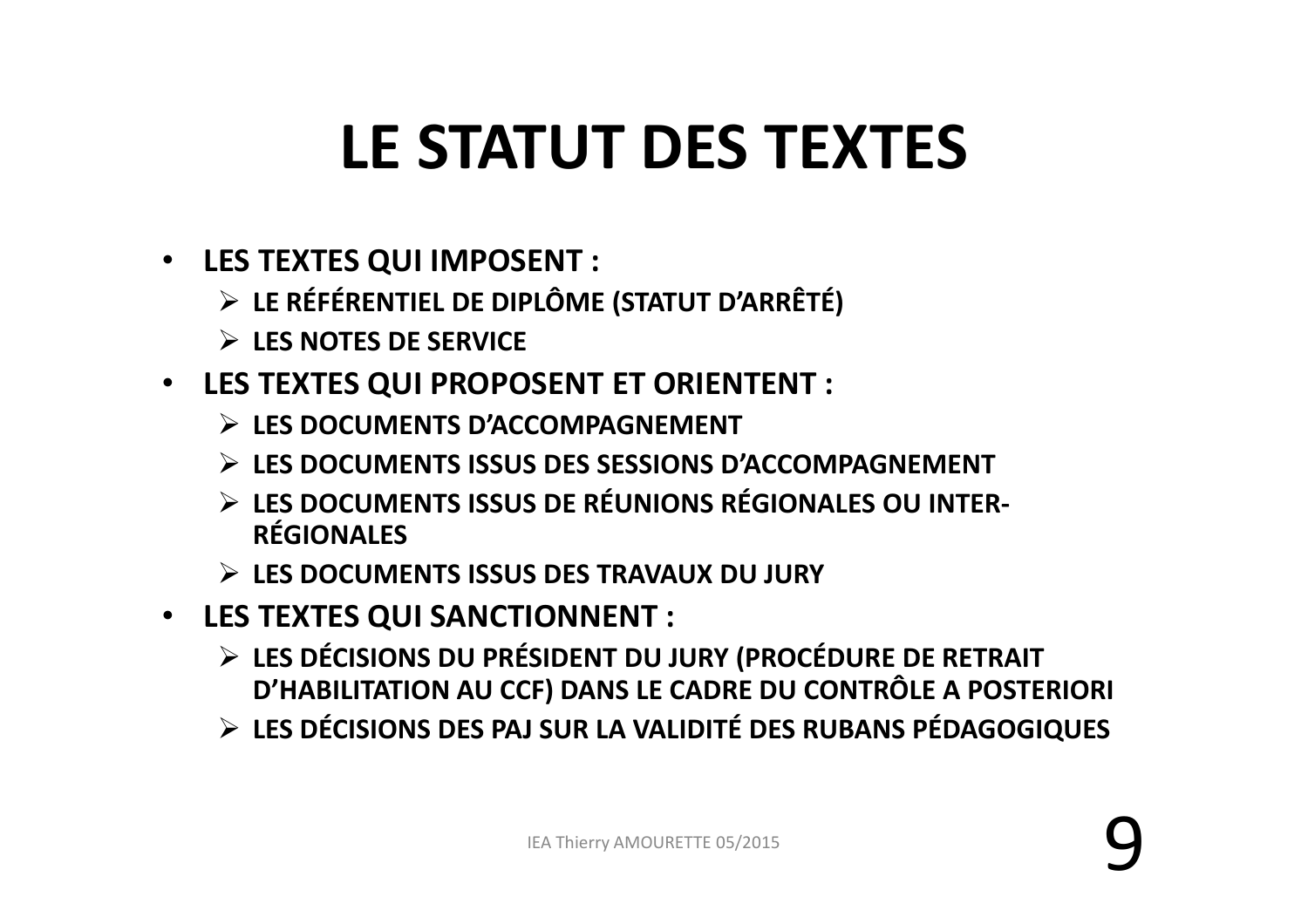## **LE CONTEXTE DE LA RÉFORME**

- **LA POLITIQUE PUBLIQUE :**
	- **JOUE UN CERTAIN RÔLE**
	- **LE PRODUIRE AUTREMENT**
- **LE BILAN DE L'EXISTANT :** 
	- **UN BTSA RECONNU QUI A FAIT SES PREUVES**
	- **RECONNU PROFESSIONNELLEMENT**
	- **LA NÉCESSITÉ DE LEVER DES CONTRAINTES**
	- **DU PASSÉ NE PAS FAIRE TABLE RASE**
- • **L'ÉTAT DE LA RECHERCHE** 
	- **LES TRAVAUX SUR L'APPROCHE STRATÉGIQUE**
	- **LE CHANGEMENT D'ÉCHELLE EN AGRONOMIE**
- • **LE NOUVEAU BTSA ACSE UN PRODUIT DE CES DIFFÉRENTS ÉLÉMENTS DE CONTEXTE**